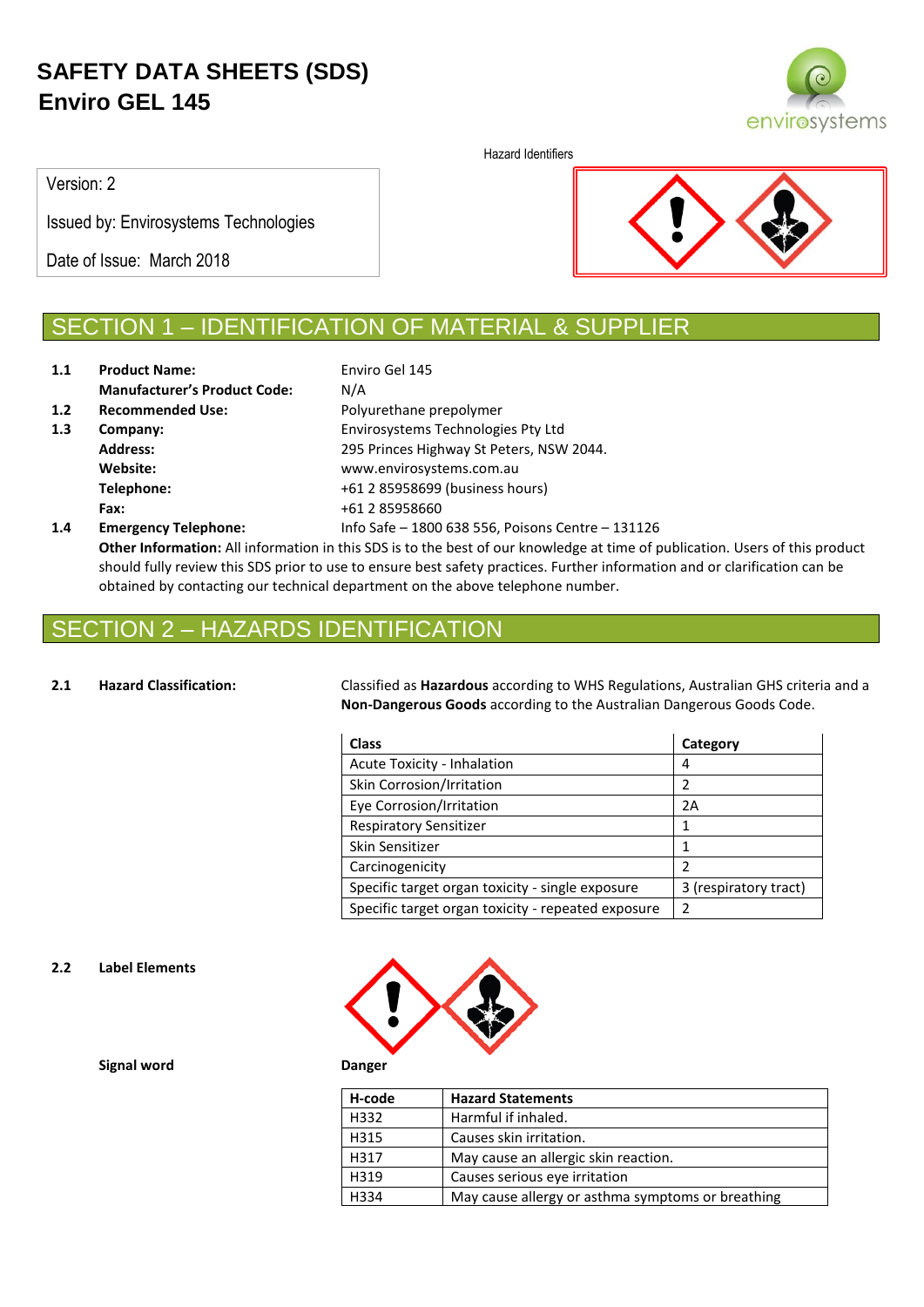

|             | difficulties if inhaled.                                     |
|-------------|--------------------------------------------------------------|
| H335        | May cause respiratory irritation                             |
| H351        | Suspected of causing cancer.                                 |
| H373        | May cause damage to organs through prolonged or              |
|             | repeated exposure.                                           |
| P-Code      | <b>Precautionary Statement - Prevention</b>                  |
| P101        | If medical advice is needed, have product container or       |
|             | label at hand.                                               |
| P102        | Keep out of reach of children.                               |
| P201        | Obtain special instructions before use                       |
| P280        | Wear protective gloves / protective clothing / eye           |
|             | protection / face protection                                 |
| P260        | Do not breathing dust/fume/gas/mist/vapours/spray.           |
| P233        | Keep container tightly closed.                               |
| P285        | In case of inadequate ventilation wear respiratory           |
|             | protection.                                                  |
| P240        | Ground/bond container and receiving equipment.               |
| P-Code      | <b>Precautionary Statement - Response</b>                    |
| P312        | Call a POISON CENTER or doctor/physician if you feel         |
|             | unwell                                                       |
| P308, P313  | IF exposed or concerned: Get medical advice/attention.       |
| P304, P340  | IF INHALED: Remove victim to fresh air and keep at rest in   |
|             | a position comfortable for breathing                         |
| P342, P311  | experiencing respiratory symptoms: Call a POISON             |
|             | CENTER or doctor/physician.                                  |
| P305, P351, | If in eyes: Rinse cautiously with water for several minutes. |
| P338        | Remove contact lenses, if present and easy to do so.         |
|             | Continue rinsing.                                            |
| P337, P313  | If eye irritation persists: Get medical advice/attention.    |
| P305, P351, | IF ON SKIN: Wash with plenty of soap and water.              |
| P338        |                                                              |
| P333, P313  | If skin irritation or rash occurs: Get medical               |
|             | advice/attention.                                            |
| P361, P364  | Take off immediately all contaminated clothing and wash      |
|             | before reuse.                                                |
| P-Code      | <b>Precautionary Statement - Storage</b>                     |
| P405, P303, | Store locked up in a cool well-ventilated area               |
| P235        |                                                              |
| P-Code      | <b>Precautionary Statement - Disposal</b>                    |
| P501        | Dispose of contents / containers to hazardous or special     |
|             | waste collection point. In accordance with local regulation  |

#### **2.3 Other Hazards None known**

# SECTION 3 – COMPOSITION/INFORMATION ON INGREDIENTS

### **3.1 Substances** See section below for Mixtures

| 3.2 | <b>Mixtures</b> | CAS No.   | Material                               | Content % |
|-----|-----------------|-----------|----------------------------------------|-----------|
|     |                 | 9016-87-9 | polymeric diphenylmethane diisocyanate | $30 - 60$ |
|     |                 |           | Not requiring disclosure               | to 100    |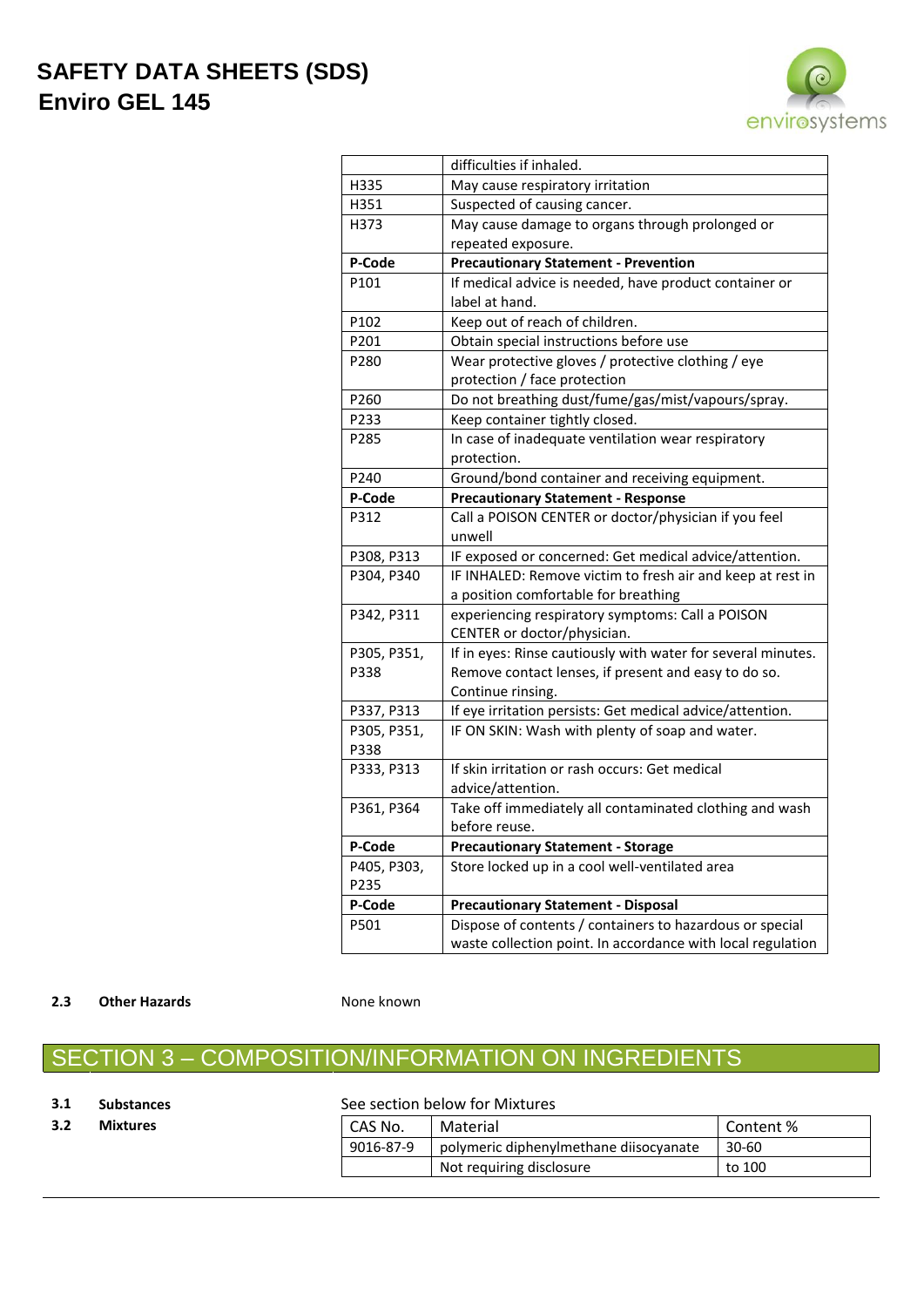

# SECTION 4 – FIRST AID MEASURES

| 4.1 | <b>Description of first aid measures</b> |  | G٥ |
|-----|------------------------------------------|--|----|

#### **4.1 eneral Advice:**

Immediately remove contaminated clothing. If in danger of loss of consciousness, place patient in recovery position and transport accordingly. Apply artificial reparation if necessary. First aid personal should pay attention to the own safety. **Ingestion:**

### REFER FOR MEDICAL ATTENTION, WHERE POSSIBLE, WITHOUT DELAY. Do not induce vomiting. Observe the patient carefully. Wash mouth with water then provide liquid slowly and as much as casualty can comfortably drink. Never give liquid to a person showing signs of being sleepy or with reduced awareness. Seek medical attention. Avoid giving milk or oils or alcohol. If vomiting occurs, lean patient forward or place on left side (head-down position, if possible) to maintain open airway and prevent aspiration.

#### **Inhalation:**

Keep patient calm and remove to fresh air. Prostheses such as false teeth, which may block airway, should be removed, where possible, prior to initiating first aid procedures. Apply artificial respiration if not breathing, preferably with a demand valve resuscitator, bag-valve mask device, or pocket mask as trained. Perform CPR if necessary. Transport to hospital, or doctor without delay.

#### **Eye Contact:**

While holding eyes open, gently flood with plenty of fresh water for 15 minutes. Seek medical attention without delay; if pain persists or recurs seek medical attention. Skilled personnel should only undertake removal of contact lenses after an eye injury.

#### **Skin Contact:**

Flush contacted area thoroughly with soap and plenty of water, shower if availed. Seek medical attention if irritation occurs. Remove contaminated clothing including footwear.

- **4.2 Most important symptoms and effects, both acute and delayed** Any relevant information can be found in other parts of this section and in sections 2 and 11.
- **4.3 Advice for doctor Treat symptomatically**

This material may be a potent pulmonary sensitiser which causes bronchospasm even in patients without prior airway hyperreactivity. Clinical symptoms of exposure involve mucosal irritation of respiratory and gastrointestinal tracts. Activated charcoal (1 g/kg) and a cathartic (sorbitol, magnesium citrate) may be useful for ingestion

## ION 5 – FIRE FIGHTING MEASURES

| 5.1 | <b>Extinguishing media</b>                               | Suitable extinguishing media:<br>Dry chemical powder, foam, BCF (where regulations permit) and alcohols stable<br>foams. Water fog or fine spray for large fires only.                                                                    |  |  |
|-----|----------------------------------------------------------|-------------------------------------------------------------------------------------------------------------------------------------------------------------------------------------------------------------------------------------------|--|--|
|     |                                                          | Unsuitable extinguishing media that may not be used for safety reasons:<br>Small quantities of water in contact with hot liquid may react violently with<br>generation of a large volume of rapidly expanding hot sticky semi-solid foam. |  |  |
| 5.2 | Special hazards arising from the<br>substance or mixture | Avoid contamination with oxidising agents i.e. nitrates, oxidising acids, chlorine<br>bleaches, pool chlorine etc. as ignition may result.                                                                                                |  |  |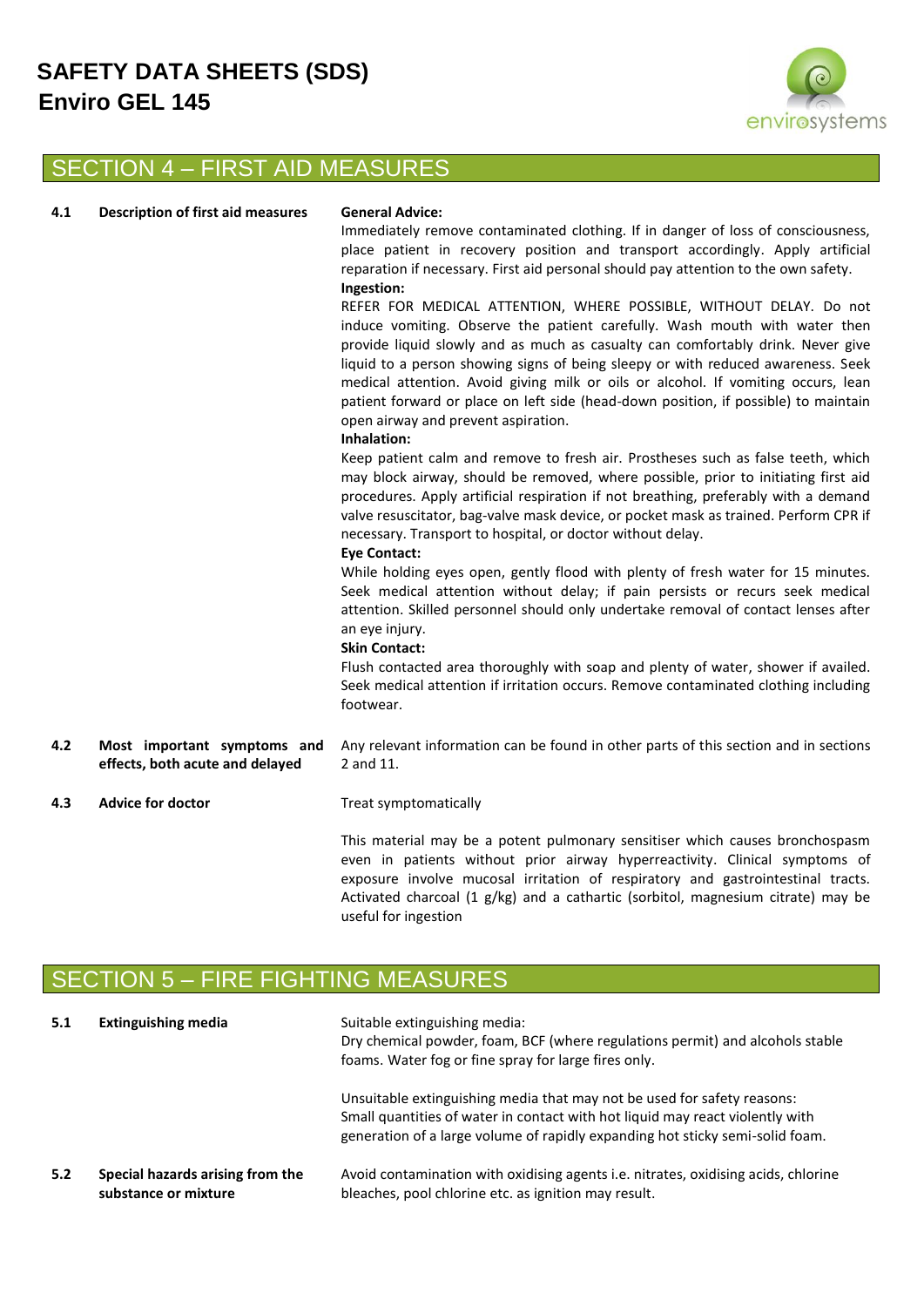

**5.3 Advice for firefighters** Wear full body protective clothing with breathing apparatus. Prevent, by any means available, spillage from entering drains or water course. Combustible. Slight fire hazard when exposed to heat or flame. Heating may cause expansion or decomposition leading to violent rupture of containers. On combustion, may emit toxic fumes of carbon monoxide (CO). Combustion products include:, carbon dioxide (CO2), phenolics products typical of burning organic material. Contains low boiling substance: Closed containers may rupture due to pressure buildup under fire conditions. When heated to high temperatures decomposes rapidly generating vapour which pressures and may then rupture containers with release of flammable and highly toxic isocyanate vapour.

## SECTION 6 – ACCIDENTAL RELEASE MEASURES

| 6.1 | Personal precautions, protective<br>equipment and emergency<br>procedures | Secure the area. Wear personal protection equipment (see section 8). Keep<br>unprotected persons away. Avoid contact with eyes and skin. Do not inhale<br>gases/vapours/aerosols. If material is released indicate risk of slipping. Do not walk<br>through spilled material.                                                                                                                                                                                                                                               |
|-----|---------------------------------------------------------------------------|-----------------------------------------------------------------------------------------------------------------------------------------------------------------------------------------------------------------------------------------------------------------------------------------------------------------------------------------------------------------------------------------------------------------------------------------------------------------------------------------------------------------------------|
| 6.2 | <b>Environmental precautions</b>                                          | Do not discharge into sewers or waterways and soil.                                                                                                                                                                                                                                                                                                                                                                                                                                                                         |
| 6.3 | <b>Methods and material for</b><br>containment and cleaning up            | Small or major spills should be absorbed with dry, inert filler (soil or sand) which<br>then can be shoveled into appropriately labeled drums for disposal. Disposal of this<br>material should be undertaken by a registered chemical disposal company. May be<br>violently or explosively reactive. Wear breathing apparatus plus protective gloves.                                                                                                                                                                      |
|     |                                                                           | Treat isocyanate spills with sufficient amounts of isocyanate decontaminant<br>preparation ("neutralising fluid"). Isocyanates and polyisocyanates are generally not<br>miscible with water. Liquid surfactants are necessary to allow better dispersion of<br>isocyanate and neutralising fluids/ preparations. Alkaline neutralisers react faster<br>than water/surfactant mixtures alone. DO NOT touch the spill material<br>Three commonly used neutralising fluids each exhibit advantages in different<br>situations. |
|     |                                                                           | Formulation A:<br>liquid surfactant 0.2-2%<br>sodium carbonate 5-10%<br>water to 100%                                                                                                                                                                                                                                                                                                                                                                                                                                       |
|     |                                                                           | Formulation B:<br>liquid surfactant 0.2-2%<br>concentrated ammonia 3-8%<br>water to 100%                                                                                                                                                                                                                                                                                                                                                                                                                                    |
|     |                                                                           | Formulation C:<br>ethanol, isopropanol or butanol 50%<br>concentrated ammonia 5%<br>water to 100%                                                                                                                                                                                                                                                                                                                                                                                                                           |
| 6.4 | Reference to other sections                                               | Relevant information in other sections has to be considered. This applies in<br>particular for information given on personal protective<br>equipment (section 8) and on disposal (section 13).                                                                                                                                                                                                                                                                                                                              |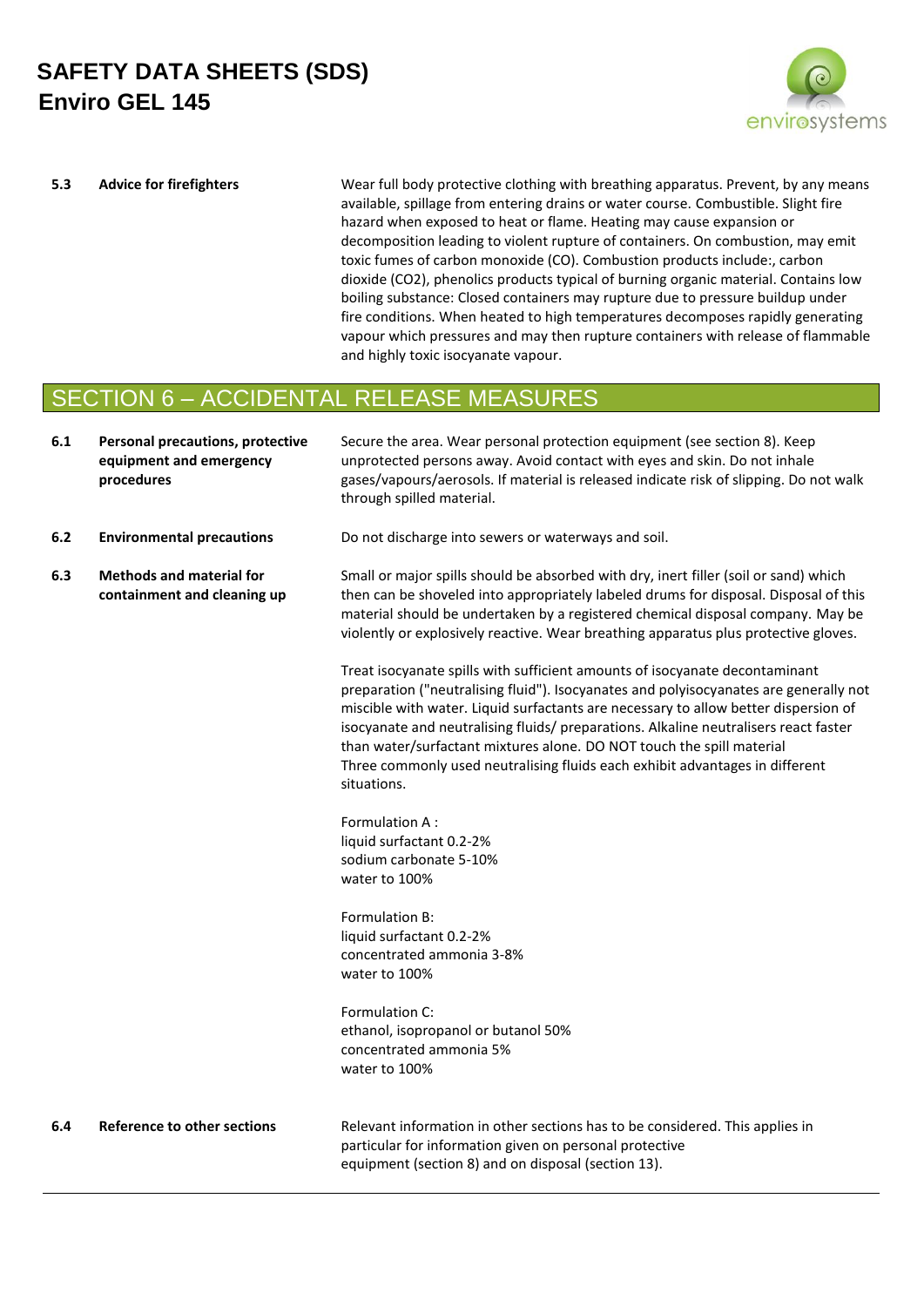

## SECTION 7 – HANDLING & STORAGE

| 7.1 | <b>Precautions for safe handling</b>             | Ensure thorough ventilation of stores and work areas. Handle in accordance with<br>good industrial hygiene and safety practice. When using do NOT eat, drink or<br>smoke. Hands and/or face should be washed before breaks and at the end of the<br>shift. Avoid all personal contact, including inhalation. Do NOT allow clothing with<br>this material to stay in contact with skin. Isocyanates should be stored in<br>adequately bunded areas. Nothing else should be kept within the same bunding.<br>Pre-polymers need not be segregated. Drums of isocyanates should be stored<br>under cover, out of direct sunlight, protected from rain, protected from physical<br>damage and well away from moisture, acids and alkalis.<br>Do NOT enter confined spaces until atmosphere has been checked.<br>Do NOT use plastic buckets. |
|-----|--------------------------------------------------|----------------------------------------------------------------------------------------------------------------------------------------------------------------------------------------------------------------------------------------------------------------------------------------------------------------------------------------------------------------------------------------------------------------------------------------------------------------------------------------------------------------------------------------------------------------------------------------------------------------------------------------------------------------------------------------------------------------------------------------------------------------------------------------------------------------------------------------|
| 7.2 | <b>Conditions for safe storage</b>               | <b>Storage Requirements:</b><br>Store in a cool, dry area away from incompatible materials.<br>Incompatible materials:<br>Avoid reaction with water, alcohols and detergent solutions. Isocyanates are<br>incompatible with many classes of compounds, reacting exothermically to release<br>toxic gases. Reactions with amines, strong bases, aldehydes, alcohols, alkali metals,<br>ketones, mercaptans, strong oxidisers, hydrides, phenols, and peroxides can cause<br>vigorous releases of heat. Acids and bases initiate polymerization reactions in these<br>materials.<br><b>Temperature Conditions:</b><br>Up to 40º C<br><b>Protection from weather:</b><br>Store undercover and away from frost and moisture.                                                                                                               |
| 7.3 | Specific end use(s)                              | Polyurethane prepolymer.                                                                                                                                                                                                                                                                                                                                                                                                                                                                                                                                                                                                                                                                                                                                                                                                               |
| 7.4 | <b>Regulations and standards</b><br>(Australia): | Classified as Hazardous Liquid which should be stored and handled in accordance<br>with regulations                                                                                                                                                                                                                                                                                                                                                                                                                                                                                                                                                                                                                                                                                                                                    |

## SECTION 8 – EXPOSURE CONTROLS/PERSONAL PROTECTION

### **8.1 Control parameters** Exposure limits: Australia Exposure Standards

| Ingredient      | <b>TWA</b>            | <b>STEL</b>             |
|-----------------|-----------------------|-------------------------|
| polymeric       | $0.02 \text{ mg/m}$ 3 | $0.07 \,\mathrm{mg/m3}$ |
| diphenylmethane |                       |                         |
| diisocyanate    |                       |                         |

### Emergency limits:

| Ingredient                | TFFI-1          | TFFI-2          | TEEL-3  |  |
|---------------------------|-----------------|-----------------|---------|--|
| polymeric diphenylmethane | $0.15$ mg/m $3$ | $0.26$ mg/m $3$ | 22mg/m3 |  |
| diisocyanate              |                 |                 |         |  |

### **8.2 Exposure controls General protection and hygiene measures:**

Good Ventilation should be sufficient for most operations. Local exhaust ventilation may be necessary for some operations. Do not eat, drink or smoke when handling. Wash hands at the end of work and before eating. Keep working clothes separately. Remove contaminated, soaked clothing immediately. Clean work areas regularly. **Personal protection equipment:**

*Respiratory protection*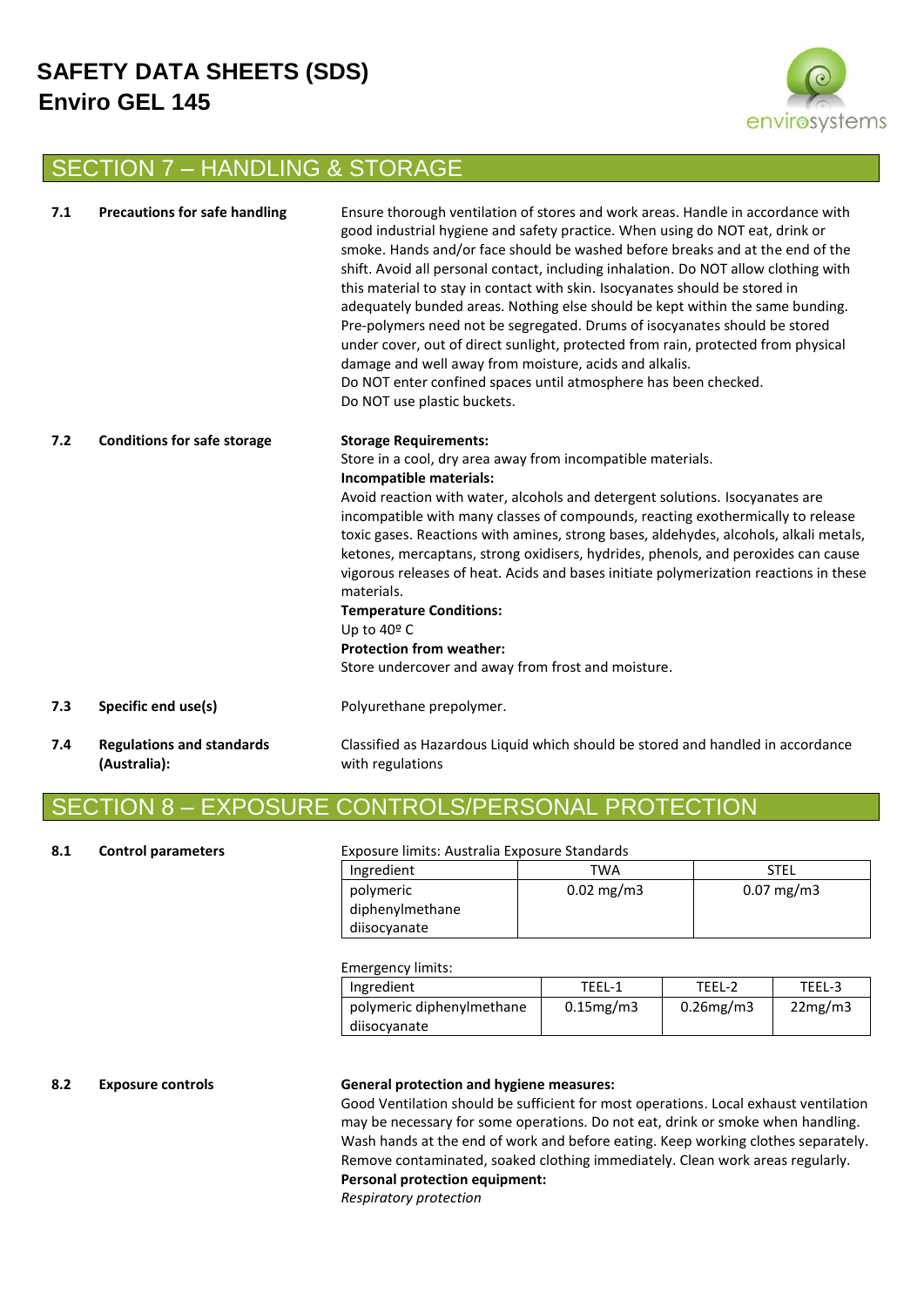| $\odot$       |  |
|---------------|--|
|               |  |
| envirosystems |  |

*Eye protection*

Chemical goggles. Full face respiratory may be required if exposure causes discomfort.

*Hand protection*

Protective gloves made of Isocyanate resistant materials includeButyl, Viton, neoprene. Whereas PVA gloves are only good for short term exposure. Remember to also take into account of other chemical or processes when selecting glove type as well. Most gloves are only good for short term exposures make sure to change regularly.

Do NOT use skin cream unless necessary and then use only minimum amount. Isocyanate vapour may be absorbed into skin cream and this increases hazard. *Skin protection*

Overalls clothing and PVC Apron, PVC protective suit may be required if exposure severe

#### *Other Information*

Always wash hands before smoking, eating, drinking or using the toilet and after finishing work. Observe the usual precautions when handling chemicals. Organic vapour respirators with particulate pre- filters and powered, air-purifying respirators are NOT suitable.

**8.3 Further information for system design and engineering measures** Ventilation is recommended under normal use conditions. State regulations on speed and direction of airflow away from operators must be observed. Keep containers closed when not in use.

## SECTION 9 – PHYSICAL & CHEMICAL PROPERTIES

**9.1 Odour:** Slight **Odour Threshold** Not Available **Colour:** Brown **Physical State:** Liquid **Flash Point:** 93.3 **Boiling Point:** Not Available **Melting Point:** Not Available **Specific Gravity:** 1.14-1.16 **pH (5% solution):** Not Available **Solubility in Water (g/L):** Immiscible **Flammability:** Not Available **Explosive Lower Limit:** Not Available **Explosive Higher Limit:** Not Available **Vapour Pressure:** Not Available **Vapour Density (Air = 1)** Not Available **Volatile component** Not Available **Auto-ignition temperature (°C)** Not Available

### **9.2 Other information** None available

## SECTION 10 – STABILITY AND REACTIVITY

**10.1 -3 Reactivity; Chemical stability; Possibility of hazardous reactions**

If stored and handled in accordance with standard industrial practices not hazardous reactions are known. Unstable in the present of incompatible material.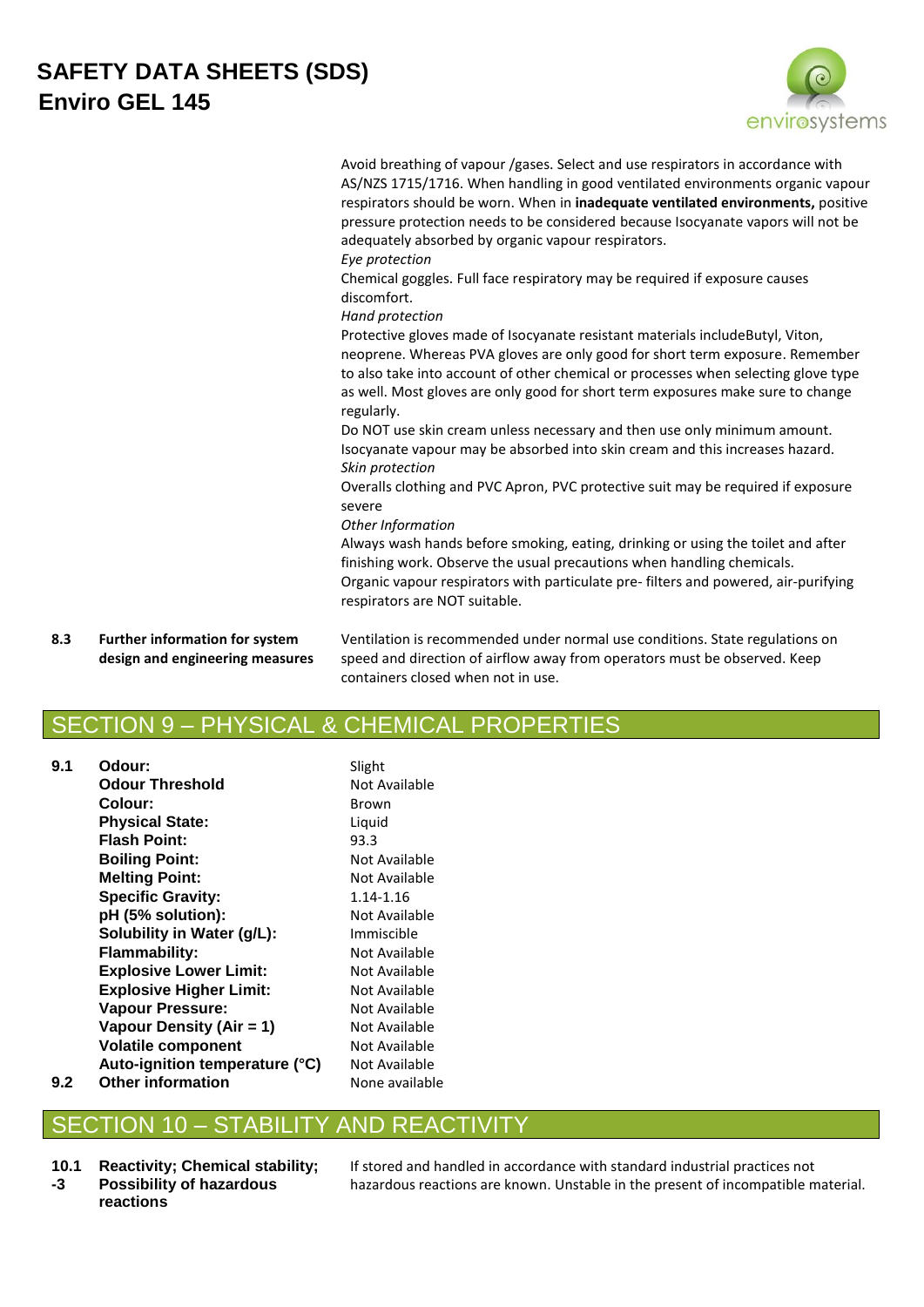

|  | 10.4 Conditions to avoid | See SDS section 7 - Handling and storage. |
|--|--------------------------|-------------------------------------------|
|--|--------------------------|-------------------------------------------|

- **10.5 Incompatible materials** See section 7
- **10.6 Hazardous decomposition products** See section 5
- SECTION 11 TOXICOLOGICAL INFORMATION

| <b>Acute Toxicity/Effects</b>   | polymeric diphenylmethane diisocyanate:<br>Acute toxicity<br>Dermal (rabbit) LD50: >9400 mg/kg<br>Inhalation (rat) LC50: 0.49 mg/L/4h<br>Oral (rat) LD50: 43000 mg/kgd                                                                                                                                                                                                                                                                                                                                                                                                                                                                                                                                                                                                                                                                                                                                                                                                                                                                                                                                                                                                                                                                                                                                                                                                                                                                                                                                                                                                                                                                                                                                                                                                                                                                                                                                                                                                                                                                                                                                                                                                                                                                                                                                                                                                                                                                                                                                                                                                                                                                                                                                                                                                                                                                                                                                                                                                                       |
|---------------------------------|----------------------------------------------------------------------------------------------------------------------------------------------------------------------------------------------------------------------------------------------------------------------------------------------------------------------------------------------------------------------------------------------------------------------------------------------------------------------------------------------------------------------------------------------------------------------------------------------------------------------------------------------------------------------------------------------------------------------------------------------------------------------------------------------------------------------------------------------------------------------------------------------------------------------------------------------------------------------------------------------------------------------------------------------------------------------------------------------------------------------------------------------------------------------------------------------------------------------------------------------------------------------------------------------------------------------------------------------------------------------------------------------------------------------------------------------------------------------------------------------------------------------------------------------------------------------------------------------------------------------------------------------------------------------------------------------------------------------------------------------------------------------------------------------------------------------------------------------------------------------------------------------------------------------------------------------------------------------------------------------------------------------------------------------------------------------------------------------------------------------------------------------------------------------------------------------------------------------------------------------------------------------------------------------------------------------------------------------------------------------------------------------------------------------------------------------------------------------------------------------------------------------------------------------------------------------------------------------------------------------------------------------------------------------------------------------------------------------------------------------------------------------------------------------------------------------------------------------------------------------------------------------------------------------------------------------------------------------------------------------|
|                                 | <b>Irritation</b><br>Eye (rabbit): 100 mg - mild                                                                                                                                                                                                                                                                                                                                                                                                                                                                                                                                                                                                                                                                                                                                                                                                                                                                                                                                                                                                                                                                                                                                                                                                                                                                                                                                                                                                                                                                                                                                                                                                                                                                                                                                                                                                                                                                                                                                                                                                                                                                                                                                                                                                                                                                                                                                                                                                                                                                                                                                                                                                                                                                                                                                                                                                                                                                                                                                             |
| <b>Chronic Toxicity/Effects</b> | polymeric diphenylmethane diisocyanate:<br>Practical experience shows that skin contact with the material is capable either of<br>inducing a sensitization reaction in a substantial number of individuals, and/or of<br>producing a positive response in experimental animals.                                                                                                                                                                                                                                                                                                                                                                                                                                                                                                                                                                                                                                                                                                                                                                                                                                                                                                                                                                                                                                                                                                                                                                                                                                                                                                                                                                                                                                                                                                                                                                                                                                                                                                                                                                                                                                                                                                                                                                                                                                                                                                                                                                                                                                                                                                                                                                                                                                                                                                                                                                                                                                                                                                              |
|                                 | The following information refers to contact allergens as a group and may not be<br>specific to this product.<br>Contact allergies quickly manifest themselves as contact eczema, more rarely as<br>urticaria or Quincke's oedema. The pathogenesis of contact eczema involves a cell-<br>mediated (T lymphocytes) immune reaction of the delayed type. Other<br>allergic skin reactions, e.g. contact urticaria, involve antibody-mediated immune<br>reactions. The significance of the contact allergen is not simply determined by its<br>sensitisation potential: the distribution of the substance and the opportunities for<br>contact with it are equally important. A weakly sensitising substance which is<br>widely distributed can be a more important allergen than one with stronger<br>sensitising potential with which few individuals come into contact. From a clinical<br>point of view, substances are noteworthy if they produce an allergic test reaction<br>in more than 1% of the persons tested. Asthma-like symptoms may continue for<br>months or even years after exposure to the material ceases. This may be due to a<br>non-allergenic condition known as reactive airways dysfunction syndrome (RADS)<br>which can occur following exposure to high levels of highly irritating compound.<br>Key criteria for the diagnosis of RADS include the absence of preceding respiratory<br>disease, in a non-atopic individual, with abrupt onset of persistent asthma-like<br>symptoms within minutes to hours of a documented exposure to the irritant. A<br>reversible airflow pattern, on spirometry, with the presence of moderate to<br>severe bronchial hyperreactivity on methacholine challenge testing and the lack of<br>minimal lymphocytic inflammation, without eosinophilia, have also been included<br>in the criteria for diagnosis of RADS. RADS (or asthma) following an irritating<br>inhalation is an infrequent disorder with rates related to the concentration of and<br>duration of exposure to the irritating substance. Industrial bronchitis, on the other<br>hand, is a disorder that occurs as result of exposure due to high concentrations of<br>irritating substance (often particulate in nature) and is completely reversible after<br>exposure ceases. The disorder is characterised by dyspnea, cough and mucus<br>production. Allergic reactions which develop in the respiratory passages as<br>bronchial asthma or rhinoconjunctivitis, are mostly the result of reactions of the<br>allergen with specific antibodies of the IgE class and belong in their reaction rates<br>to the manifestation of the immediate type. In addition to the allergen-specific<br>potential for causing respiratory sensitisation, the amount of the allergen, the<br>exposure period and the genetically determined disposition of the exposed person<br>are likely to be decisive. Factors which increase the sensitivity of the mucosa may |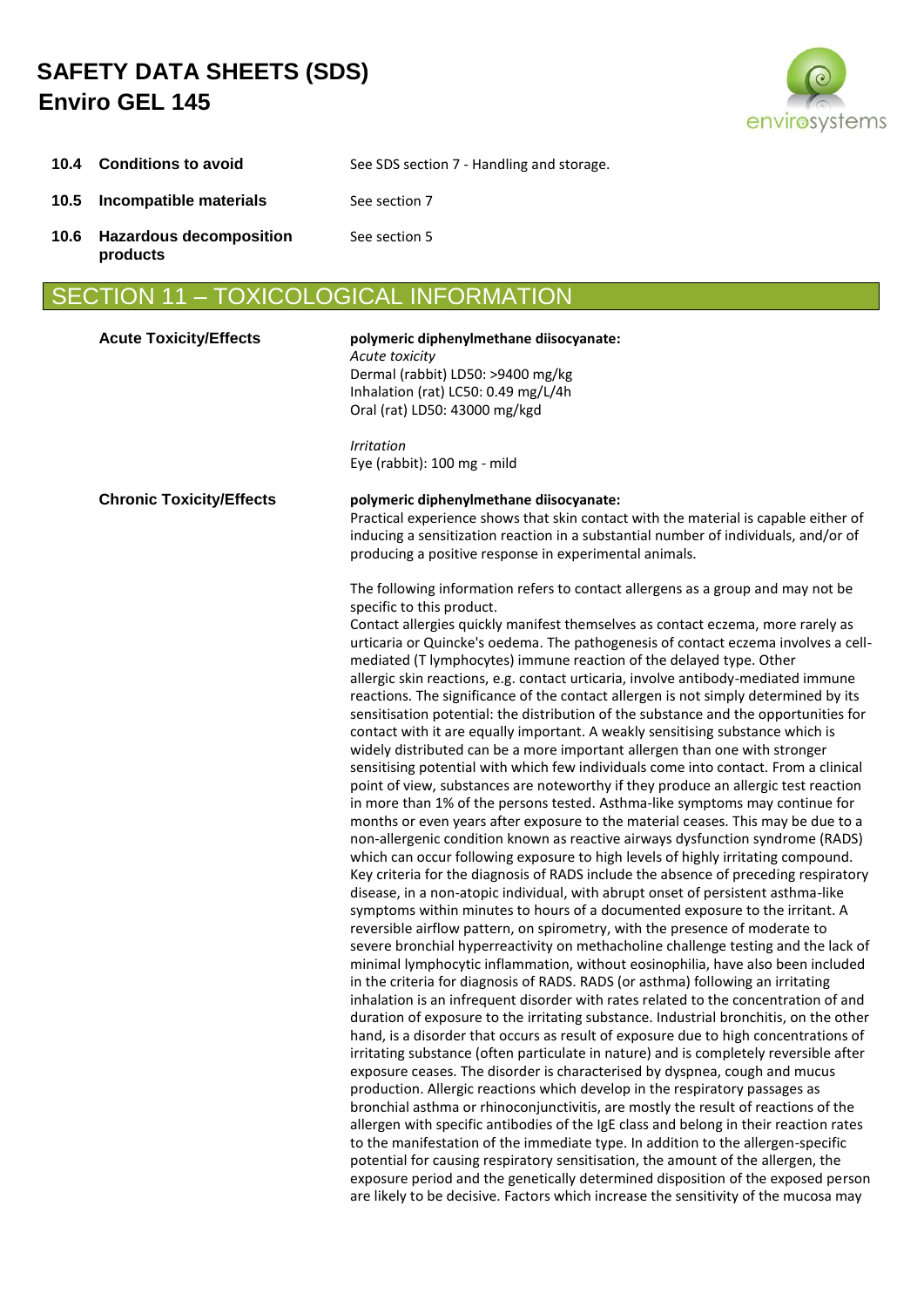

play a role in predisposing a person to allergy. They may be genetically determined or acquired, for example, during infections or exposure to irritant substances. Immunologically the low molecular weight substances become complete allergens in the organism either by binding to peptides or proteins (haptens) or after metabolism (prohaptens). Particular attention is drawn to so-called atopic diathesis which is characterised by an increased susceptibility to allergic rhinitis, allergic bronchial asthma and atopic eczema (neurodermatitis) which is associated with increased IgE synthesis. Exogenous allergic alveolitis is induced essentially by allergen specific immune-complexes of the IgG type; cell-mediated reactions (T lymphocytes) may be involved. Such allergy is of the delayed type with onset up to four hours following exposure.

Aromatic and aliphatic diisocyanates may cause airway toxicity and skin sensitization. Monomers and prepolymers exhibit similar respiratory effect. Of the several members of diisocyanates tested on experimental animals by inhalation and oral exposure, some caused cancer while others produced a harmless outcome. This group of compounds has therefore been classified as cancercausing. Evidence of carcinogenicity may be inadequate or limited in animal testing.

The substance is classified by IARC as Group 3: NOT classifiable as to its carcinogenicity to humans. Evidence of carcinogenicity may be inadequate or limited in animal testing. The substance is classified by IARC as Group 3: NOT classifiable as to its carcinogenicity to humans. Evidence of carcinogenicity may be inadequate or limited in animal testing.

Long Term Effects: **Persons with a history of asthma or other respiratory problems or are known to be** sensitised, should not be engaged in any work involving the handling of isocyanates.

## SECTION 12 – ECOLOGICAL INFORMATION

| <b>Toxicity</b>                      | No data available                                                    |
|--------------------------------------|----------------------------------------------------------------------|
| <b>Persistence and degradability</b> | polymeric diphenylmethane diisocyanate:<br>water/soil; LOW. Air; LOW |
| <b>Bioaccumulative potential</b>     | polymeric diphenylmethane diisocyanate:<br>LOW (LogKOW = $-1.38$ )   |
| <b>Mobility in soil</b>              | polymeric diphenylmethane diisocyanate:<br>LOW (KOC = $14.3$ )       |
| <b>Additional Information</b>        | Do NOT discharge into sewer or waterways                             |

## ON 13 – DISPOSAL CONSIDERATIONS

### **13.1 Waste treatment methods Material Recommendation:**

Material that cannot be used, reprocessed or recycled should be disposed of in accordance with Federal, State, and local regulations at an approved facility. Depending on the regulations, waste treatment methods may include, e.g., landfill or incineration. Do **NOT** allow wash water from cleaning or process equipment to enter drains.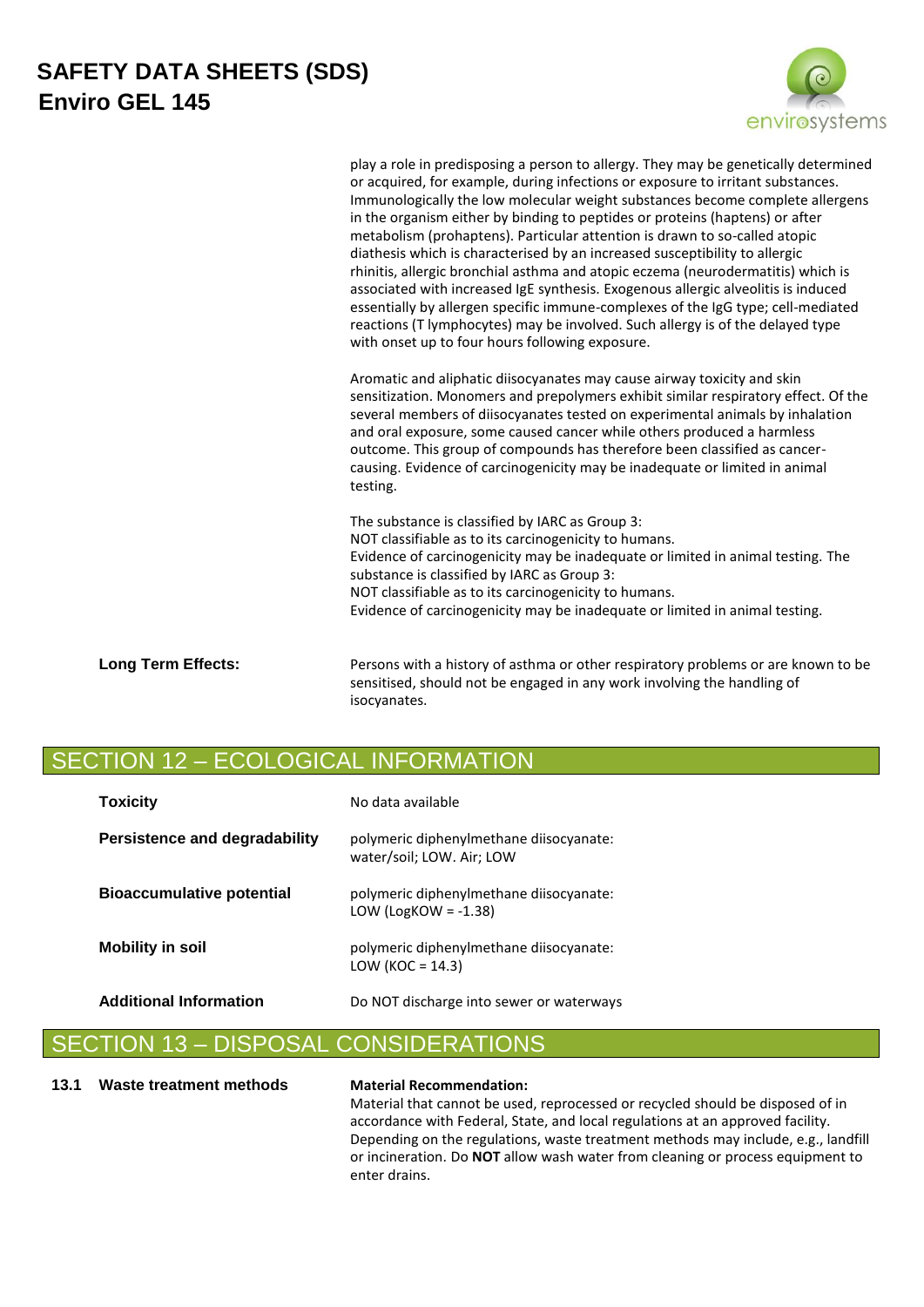

#### **Uncleaned packaging Recommendation:**

Completely discharge containers (no tear drops, no powder rest, scraped carefully). Containers may be recycled or re-used. Observe local/state/federal regulations. Uncleaned packaging should be treated with the same precautions as the material.

## SECTION 14 – TRANSPORT INFORMATION

| <b>Transport Information</b>  |                                                         | Classified as a <b>Non-Dangerous Good</b> according to the Australian Code for |
|-------------------------------|---------------------------------------------------------|--------------------------------------------------------------------------------|
|                               | the Transportation of Dangerous Goods by Road and Rail. |                                                                                |
|                               | U.N. Number:                                            | N/A                                                                            |
|                               | DG Class:                                               | N/A                                                                            |
|                               | EPG card:                                               | N/A                                                                            |
|                               | Hazchem Code:                                           | N/A                                                                            |
|                               | Proper Shipping Name:                                   | N/A                                                                            |
|                               | Packing Group:                                          | N/A                                                                            |
|                               | Poison Schedule                                         | S6                                                                             |
| <b>Classification for SEA</b> | U.N. Number:                                            | N/A                                                                            |
| transport (IMO-IMDG)          | DG Class:                                               | N/A                                                                            |
|                               | Proper Shipping Name:                                   | N/A                                                                            |
|                               | Packing Group:                                          | N/A                                                                            |
|                               | Marine Pollutant:                                       | NO.                                                                            |
| <b>Classification for AIR</b> | U.N. Number:                                            | N/A                                                                            |
| transport (IATA/ICAO)         | DG Class:                                               | N/A                                                                            |
|                               | Proper Shipping Name:                                   | N/A                                                                            |
|                               | Packing Group:                                          | N/A                                                                            |
| Label                         |                                                         |                                                                                |

## SECTION 15 – REGULATORY INFORMATION

| 15.1 | Safety, health and<br>environmental<br>regulations/legislation specific<br>for the substance or mixture | National and local regulations must be observed. For information on<br>labeling please refer to section 2 of this document. |
|------|---------------------------------------------------------------------------------------------------------|-----------------------------------------------------------------------------------------------------------------------------|
|      |                                                                                                         | <b>Poisons Schedule Number: S6</b>                                                                                          |
|      | <b>Australian Inventory:</b>                                                                            | Listed                                                                                                                      |

**Controlled Schedule Carcinogenic Substances:** Not listed substances

## SECTION 16 – OTHER INFORMATION

Safety Data Sheets are updated regularly. Please ensure you have a current copy. SDS can be obtained from our website: www.envirosystems.com.au

The SDS should be used to assist in the Risk Management. Many other factors determine whether the reported Hazards are risks in any given workplace.

Specific Risks may be determined by reference to various Exposure Scenarios, Scale of use, Frequency of use and current or available engineering controls must be considered.

This document belongs entirely to Enviro Systems Pty Ltd and apart of the use of it for the purposes of private study, research, review or criticism, no part may be reproduced or re-used without prior permission from ENVIROSYSTEMS.

Emergency Telephone: Info Safe – 1800 638 556, Poisons Centre – 13112